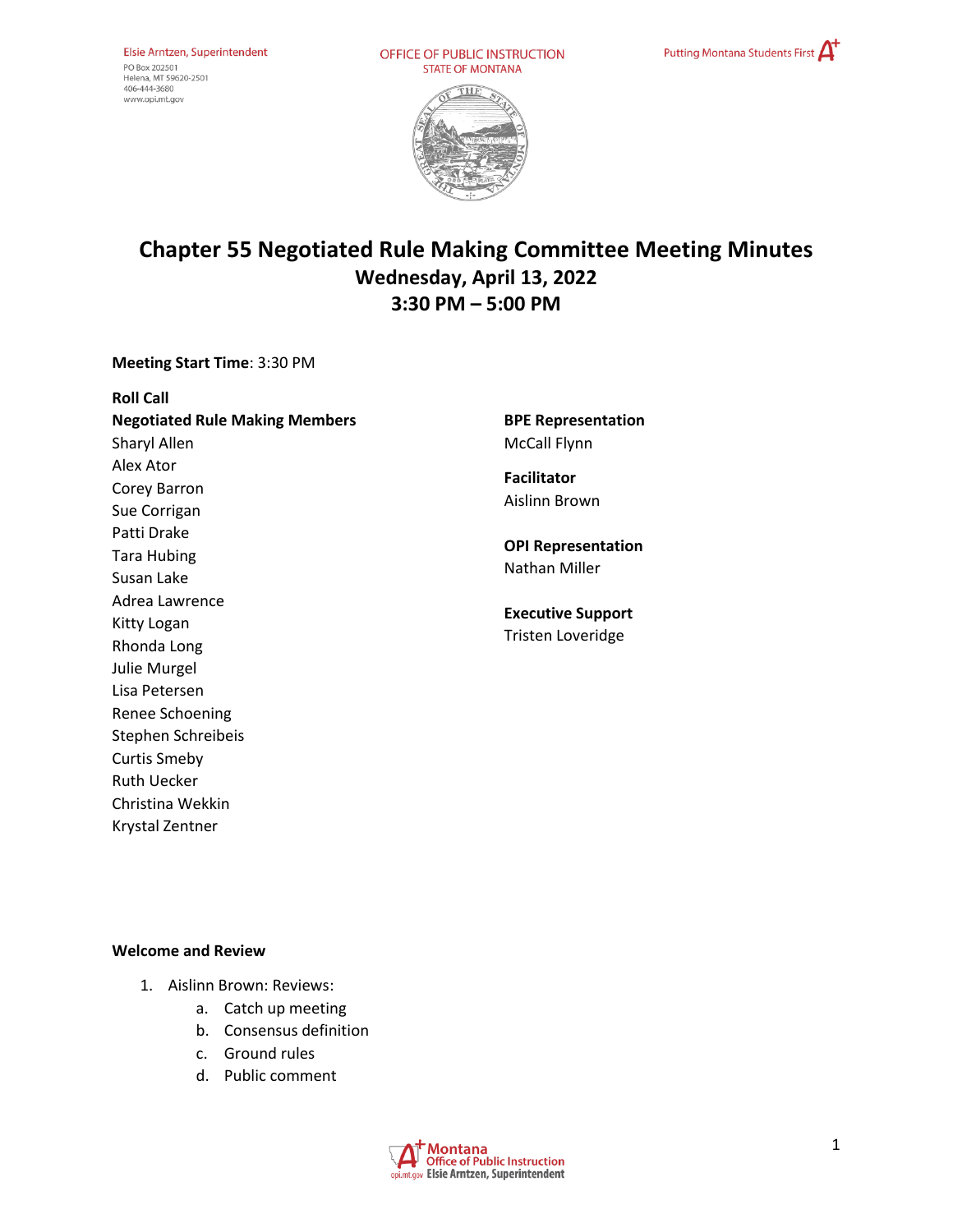#### **Public Comment**

1. No public comment given

### **Discussion of Definitions 10.55.602**

- 1. Academic growth indicator
	- a. Adrea Lawrence: Do we want to limit this to just the SBAC and ACT? It would affect the definition for Academic Growth Indicator. Proposes this is tabled until discussions are had
		- i. Sharyl Allen: Concurs with Adrea
	- b. Sharyl Allen: Voices dissent due to more than one school year. In current rule it allows it to be for more than one year. This would be an academic growth indicator for accountability rules but not accreditation.
	- c. Tabled for further discussion
- 2. Accountability System
	- a. No dissent, rule is adopted by committee
- 3. Accreditation
	- a. Sharyl Allen: Dissents for specified school year. She wonders if accreditation could be for more than one year. Current rule allows for more than a year.
	- b. Rule is tabled
- 4. Additional Targeted Support and Improvement
	- a. Curtis Smeby: is there something about the 5%? Why 5? Why not 10?
		- i. Julie: This is defined under federal law. If for any reason we were to look at state and federal accountability systems, this would need to be documented. If there is, then we would need to have it referenced.
	- b. No dissent, rule is adopted by committee
- 5. Alternative Education
	- a. Sharyl Allen: Does not believe an alternative education means a restructured academic program. It is simply options that help students fulfil their full educational potential that they are entitled to in our constitution. This is very limiting. Alternative education can mean a lot of different things. She will bring proposed language for this. Proposes this is tabled.
		- i. Curtis Smeby: Concurs with Sharyl. Alternative may be a misused word. While we can support alternative education, this is limiting.
	- b. Rule is tabled
- 6. Alternative Learning Methods
	- a. Sharyl Allen: Proposes this rule be tabled
		- i. No dissent, tabled
- 7. Assessment
	- a. No dissent, rule is adopted by committee
- 8. Assurance Standards
	- a. No dissent, rule is adopted by committee
- 9. Asynchronous

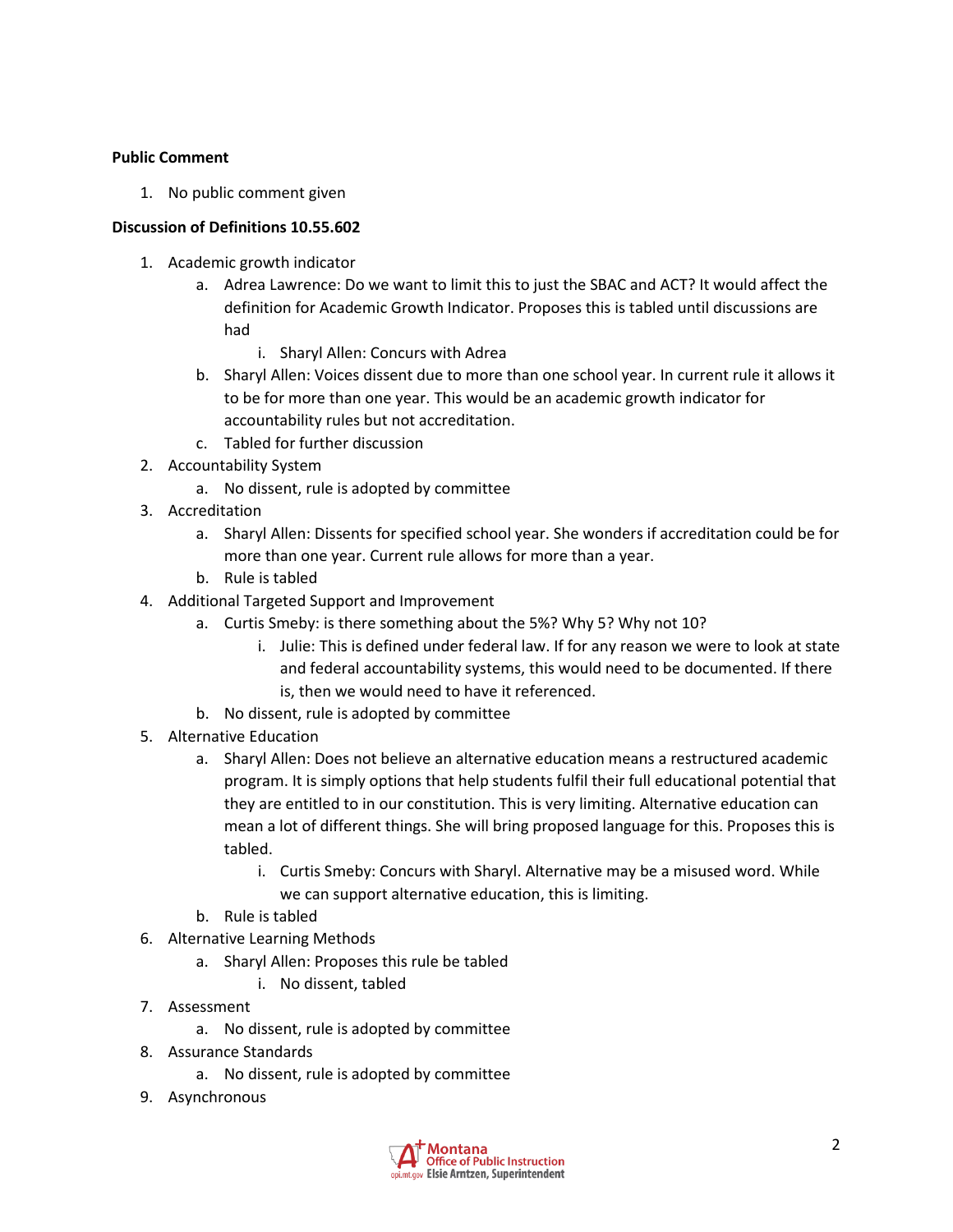- a. No dissent, rule is adopted by committee
- 10. At-risk student
	- a. No dissent, rule is adopted by committee
- 11. Career and vocational/technical education
	- a. Sharyl Allen: (b) "include competency-based applied learning". Consider being consistent, in MT we call it proficiency-based learning.
	- b. Adrea Lawrence: Proposes (b) include proficiency based applied learning through a range of novice and advanced opportunities.
		- i. No dissent, rule is adopted by committee with proposal
- 12. Career pathway
	- a. Sharyl Allen: This is about career opportunities vs. options that are in demand. We don't identify that it is only in MT youth. We are preparing them for their future. The types of activities they can engage in, which prepare them for their post-secondary steps or choices after high school. It all comes back to the full educational potential of our students.
		- i. Renee Schoening: Suggests post-secondary future
		- ii. Alex Ator: concurs with Renee.
	- b. No dissent, rule is adopted by committee with proposal
- 13. Class 8 license
	- a. No dissent, rule is adopted by committee
- 14. College and career readiness
	- a. Sharyl Allen: Doesn't think we are talking about life after high school. College and career readiness is a process that goes through all of the years in developing students in the skills necessary for success.
		- i. Aislinn: Are you proposing the removal of "in life after high school"
		- ii. Sharyl: Yes, it should focus on life every day for our students.
	- b. Curtis Smeby: Proposes to add dispositions. If we're talking about success, including dispositions would be worth having.
		- i. Alex Ator: This is a struggle area for him. College and career readiness is something we are always trying to evaluate. When we say student success, we may define success differently. Success does not seem like something measurable and something that can be accredited on. He is not sure how he can dissent because he doesn't know how to change it.
	- c. Adrea: Proposes something like being able to participate economically and civically in community life. Does agree with Alex about measurability.
		- i. Susan Lake: Concurs with Adrea. That is a positive statement
	- d. Renee: The definition of success is individual. Proposes saying something like to be contributing member of society would leave more room for individuals like stay-athome mothers. She agrees with Alex. Would not like to see success defined as economically and civically.
		- i. Susan Lake: Is participation civically something that is talked about in the constitution?
		- ii. Renee: Yes, that is why she thinks something like "contributing member of society" would be appropriate. It leaves more room.

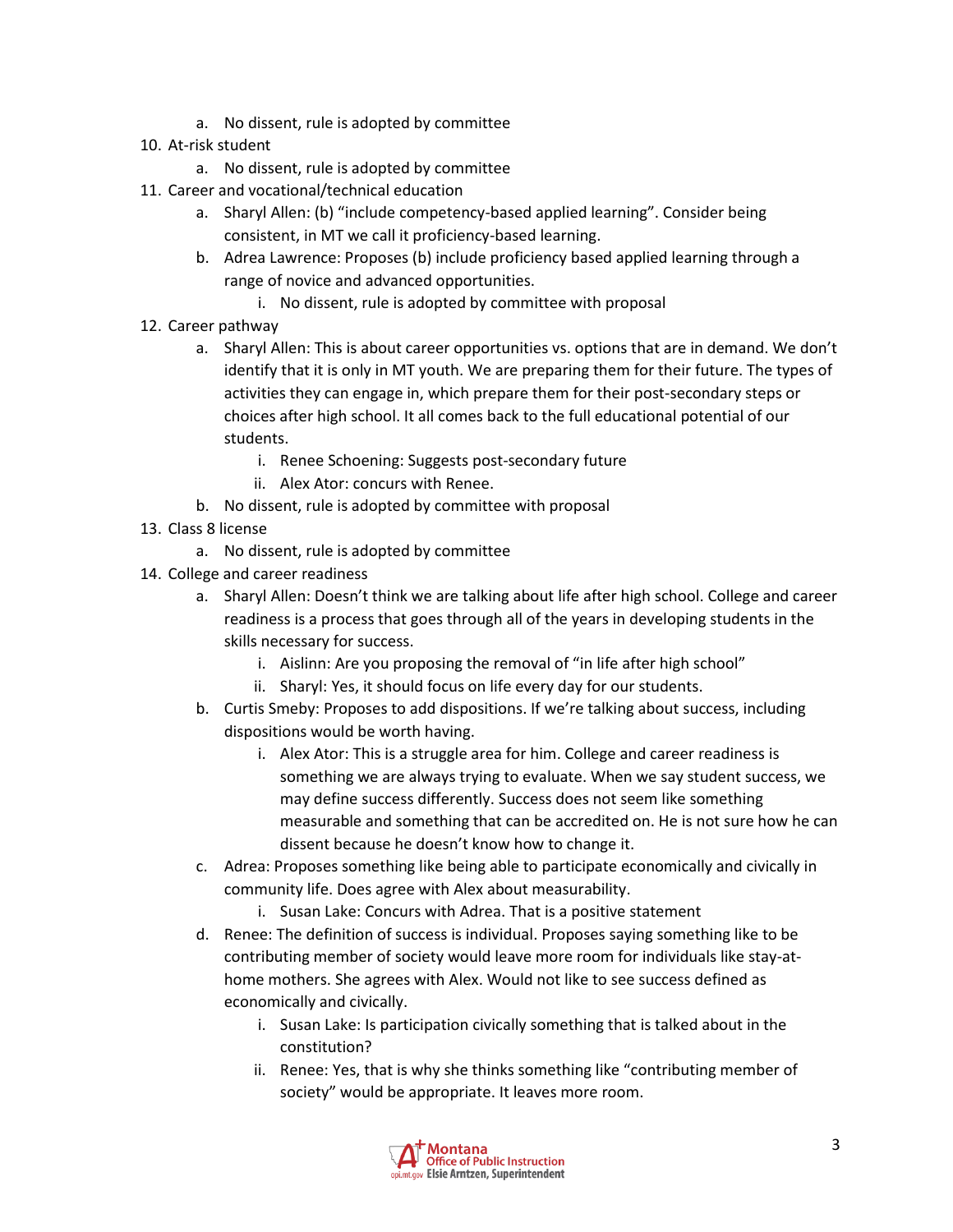- iii. Sharyl: Thinks the term Civics is very important. There are mandates that students are taught. Readiness is being able to be a contributing member of society when it comes to your civic responsibilities.
- iv. Adrea: Concurs with Renee's suggestion. Disagrees with Renee' that stay-athome mothers are not contributing to society.
- v. Renee: She agrees that stay at home mothers are contributing but would not want misinterpretation.
- e. Sharyl: Proposes this is tabled until clear language is found.
	- i. No dissent, rule is tabled
- 15. College and career readiness indicator
	- a. Sharyl Allen: When we look at the coherence in this process, college and career readiness means these, but we've added dispositions and elements in definitions above. This indicator might be insufficient based on earlier discussions.
	- b. Adrea: What about behaviors? Are we looking for self-regulation, the ability to listen and participate in a debate, and how to carry a conversation? We could get to some measurability but the note about dispositions is well taken.
	- c. Sharyl Allen: Proposes this is tabled until the next meeting
		- i. No dissent, rule is tabled
- 16. Combined elementary-high school district
	- a. No dissent, rule is adopted
- 17. Community involvement
	- a. Sharyl Allen: When we get to definition (27) she will propose a new definition which may encompass this definition.
	- b. Tabled until later in the discussion
- 18. Comprehensive Support and Improvement
	- a. No dissent, rule is adopted by committee
- 19. Content Standard
	- a. No dissent, Rule is adopted by committee
- 20. Corrective plan
	- a. Julie Murgel: Proposes this rule to be tabled until further discussion. Once we get into rule and discuss the accreditation process, we will want to think about this definition in alignment with it.
	- b. No dissent, rule is tabled
- 21. Demonstration options
	- a. Adrea: Should this be aligned with (14) about college and career readiness indicators? Proposes this rule is tabled for further discussion
		- i. No dissent, rule is tabled
- 22. Deviation
	- a. Sharyl Allen: Would like to see the word noncompliance removed and use a different term to identify what is transpiring. If a school district doesn't have adequate FTE for counselors in their K-12 setting, it's not a goal of noncompliance rather than all of the mitigating factors. Would like to see something softer than noncompliance.
	- b. Julie Murgel: Proposes to table this rule. A deviation means that you are checking for noncompliance.

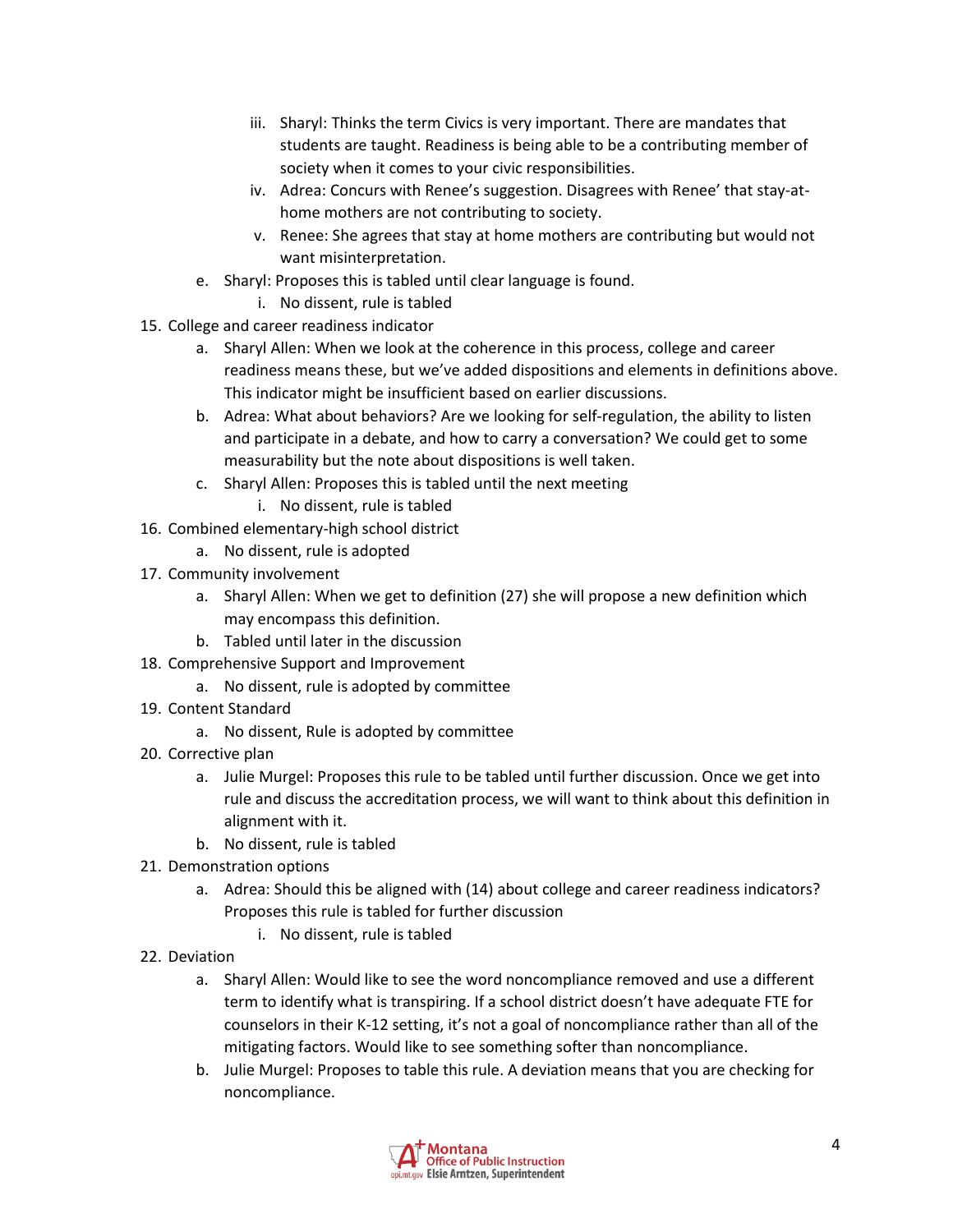- i. No dissent, rule is tabled
- 23. Digital content provider
	- a. No dissent, rule is adopted by committee
- 24. Distance learning
	- a. No dissent, rule is adopted by committee
- 25. Dual enrollment/dual credit
	- a. Sharyl Allen: would like the NRM to look at an expansion of concurrent enrollment. Meaning districts that are offering courses during the school day taught by district faculty that students can earn secondary or postsecondary credit. Such as middle school or elementary students earning secondary credits not just for secondary earning postsecondary credits. More encompassing to students that are pursuing more challenging content. Will present the committee with proposed language. Proposal to table
		- i. No dissent, rule is tabled
- 26. Endorsement
	- a. Alex Ator: Is there is still a highly qualified status in Every Student Succeeds Act that was defined in no child left behind? It was the justification for science and history broad fields that makes it more difficult to fill those positions. Is there an endorsement area or way for a general HS or math science endorsement that ESSA did not allow districts to do?
		- i. Julie Murgel: Highly qualified teachers were not included in the no child left behind. It is currently a state component not federal.
		- ii. Alex Ator: Can we look at this to allow the capacity to have a teacher teach outside their endorsed area?
		- iii. Julie Murgel: This is something we can talk about. Currently in the accreditation process if there is a teacher teaching outside of their endorsed area it results in a deviation.
			- 1. Stephen Schreibeis: Agrees with Julie to have that conversation.
		- iv. Alex Ator: If we can note that when we get to the deviations that it is addressed. He does not have an issue with the definition of endorsement.
			- 1. Stephen Schreibeis: Agrees with Alex's point does not have an issue with the definition.
			- 2. Julie Murgel: Concurs
	- b. No dissent, rule is adopted by committee
- 27. Facilitator
	- a. No dissent, rule is adopted by committee
- 28. Family engagement
	- a. Sharyl Allen: Proposes Family Engagement: The full, equal, and equitable partnership among families, educators, and community partners to promote student's (child's) learning and development of full educational potential during their entire P-12 experiences.
		- i. Adrea Lawrence: What if a family is not engaged? What happens then? What about enforcement? Just trying to think about the possibilities that could play out.

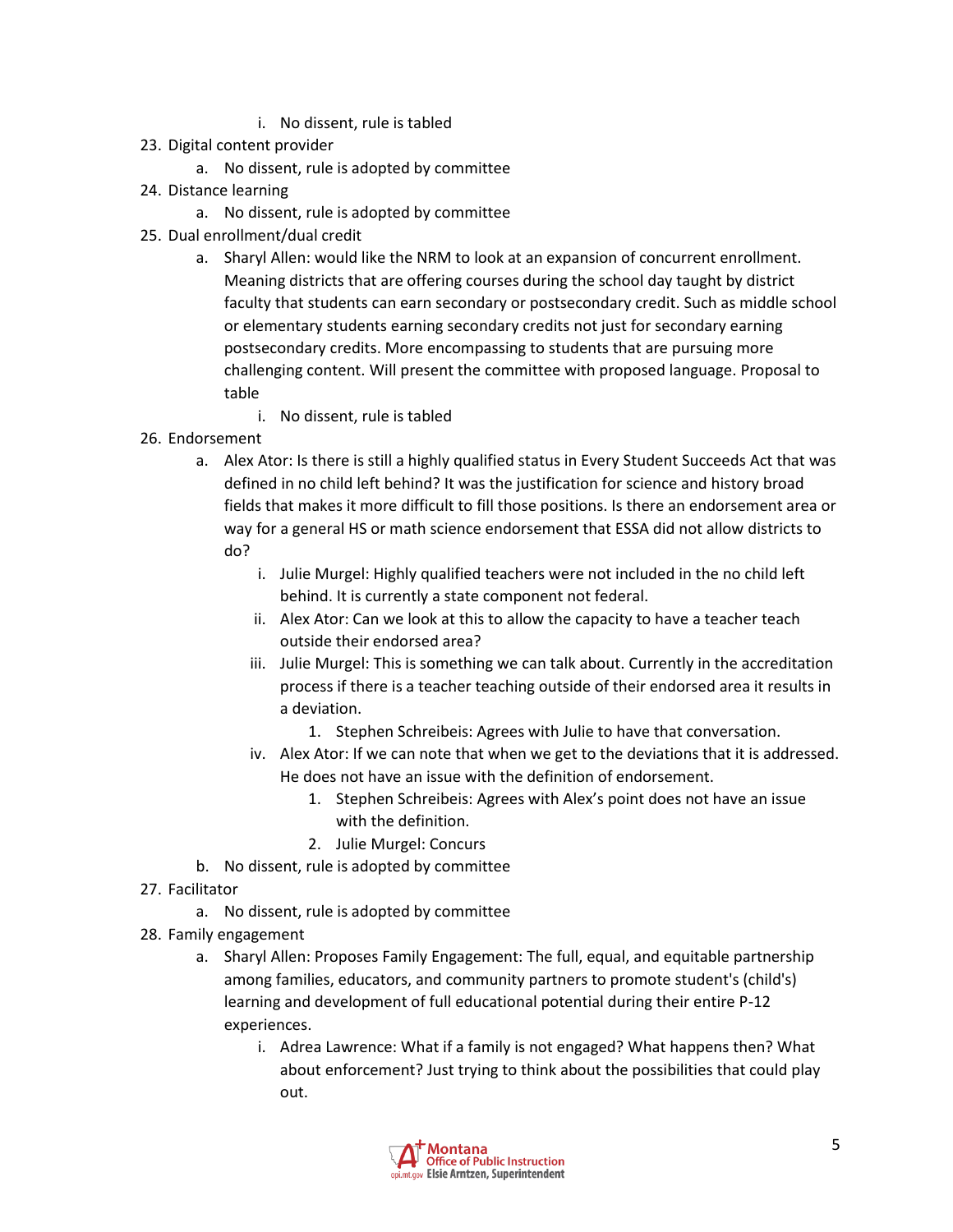- ii. Ruth Uecker: it is difficult to define engagement. Struggles with the word "equal". Does not know how we would define equal or equitable partnership. Suggests striking "equal, and equitable"
- iii. Susan Lake: Does this create liability?
- iv. Sharyl Allen: We are not talking about family activities. We're talking about engagement that addresses five critical components that help promote student learning and achievement. If we're not looking at families and communities as equal partners in the work then we have a propensity to revert to the activities like parent teacher conferences, assemblies, concerts, and math nights. We are looking at the full educational potential of each individual. Happy to add to this. The outcome is the learning of the student. These words are important today, especially through the pandemic.
	- 1. Ruth Uecker: Proposes "a shared responsibility"
	- 2. Sharyl: can support that as long as we keep terms for an equal and equitable shared responsibility. So, there is never an idea that it is all the school's responsibility the child belongs to the family before they belong to a school.
- b. Krystal Zentner: Proposes wellbeing is not removed.
	- i. Renee' Schoening: Concurs
- c. Adrea: proposes this is tabled until the next meeting
	- i. No dissent, rule is tabled

### **Wrap Up**

- 1. Alex Ator: Will there be a public comment period until 5?
	- a. Aislinn Brown: the meeting will end at 5:00PM. It is her understanding the public comment periods will be held at the beginning of each agenda item. There will be a public comment period held at the beginning of the next meeting, so the public has an opportunity to comment on items not voted on.
- 2. Discussion and clarification of tabled rules. Tabled rules include:
	- a. (1) Academic growth indicator
	- b. (3) Accreditation
	- c. (5) Alternative education
	- d. (6) Alternative learning methods
	- e. (14) College and career readiness
	- f. (15) College and career readiness indicator
	- g. (17) Community involvement
	- h. (20) Corrective plan
	- i. (21) Demonstration options
	- j. (22) Deviation
	- k. (25) Dual enrollment/dual credit
	- l. (28) Family engagement
- 3. Alex Ator: Will there be a committee in charge of reviewing the tabled rules? Doesn't want the tabled rules to be put aside and not worked on by one person before the next meeting. Wonders if the group would like to have a "word smithing committee" to work on the